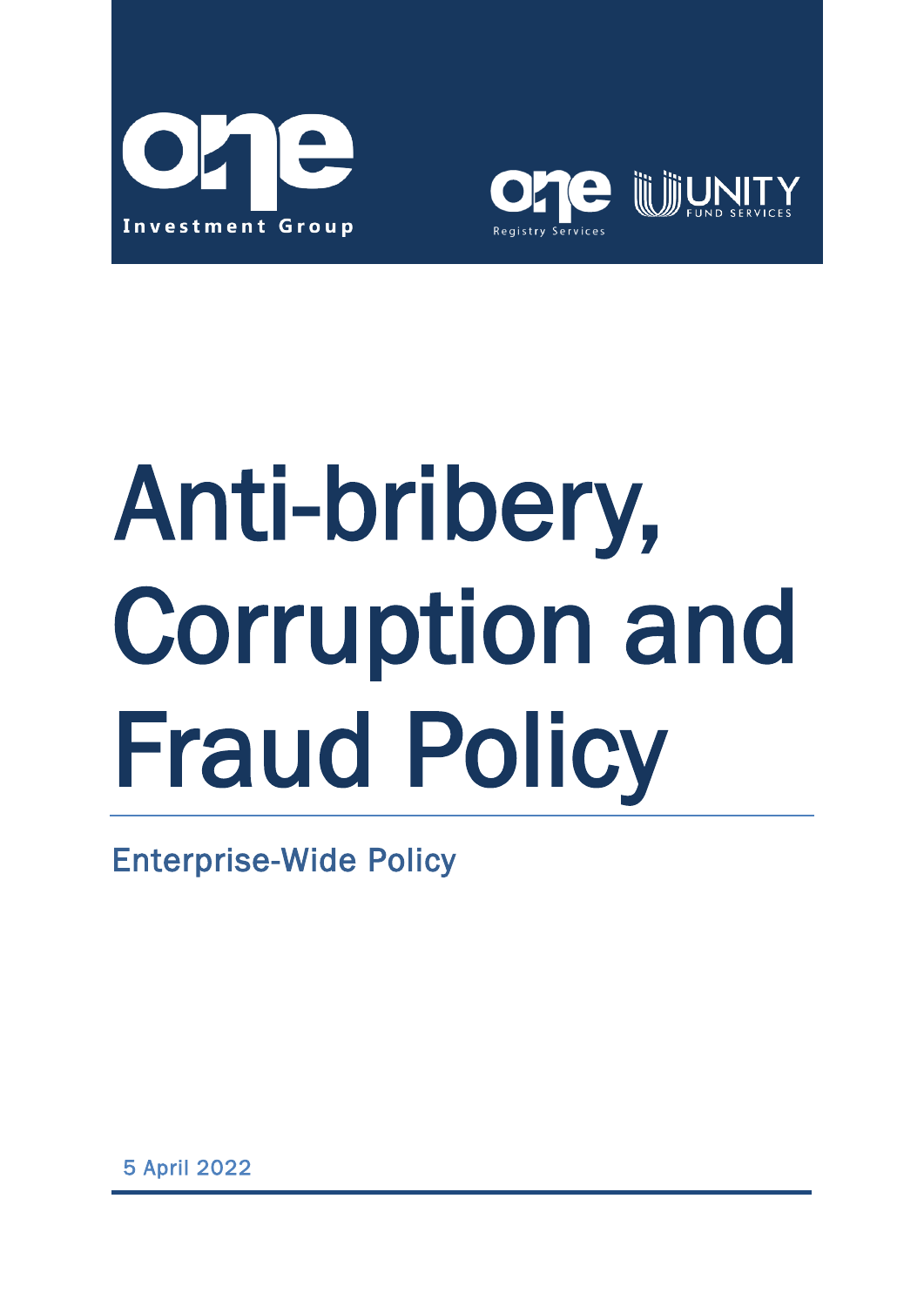

# **Table of Contents**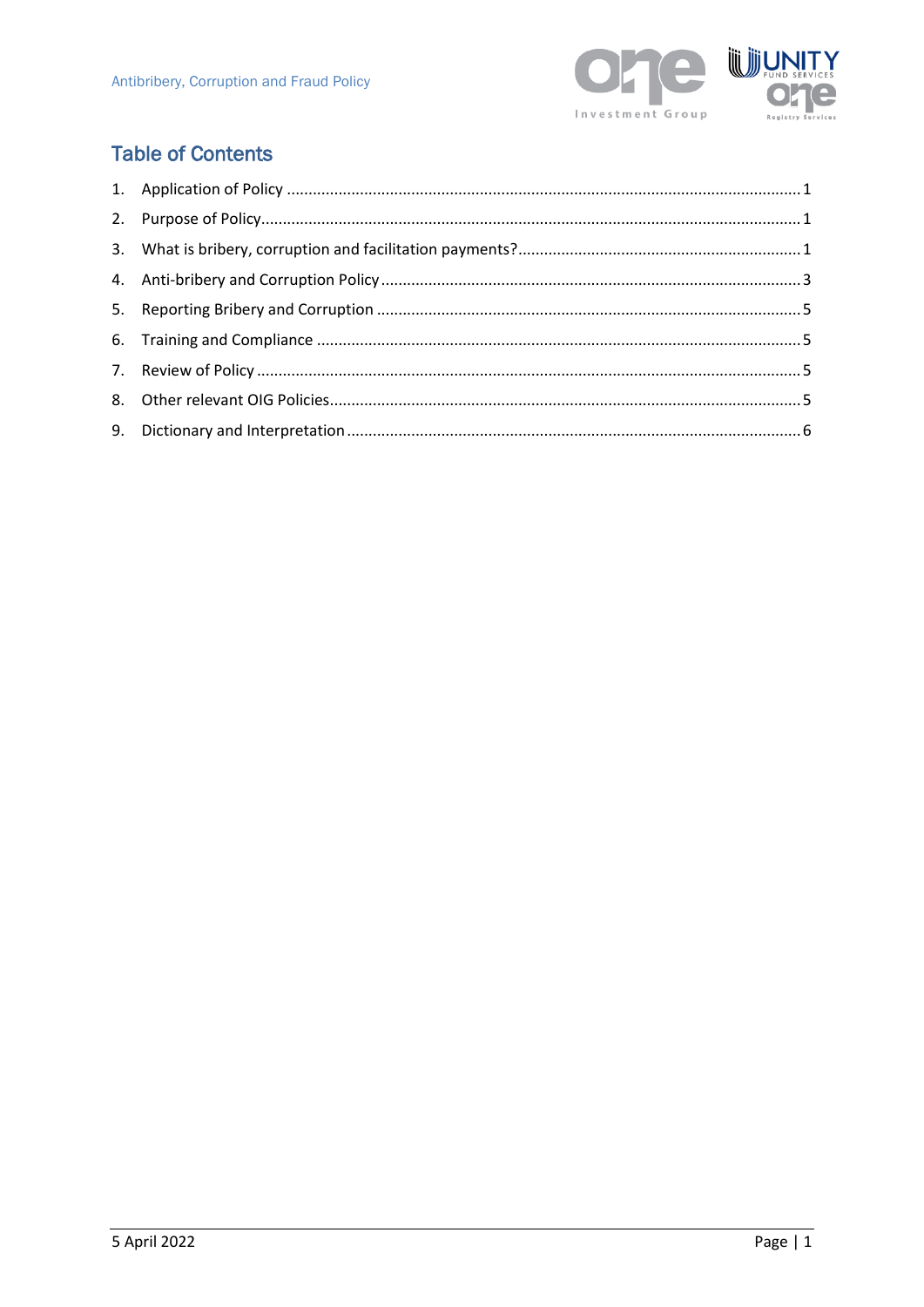

# <span id="page-2-0"></span>1. Application of Policy

- 1.1. This Policy applies to the subsidiaries of OIG Holdings Pty Ltd (ACN 616 297 940) and all entities considered to be comprised in and staff involved in the One Investment Group (**OIG**) including:
	- (a) those companies that hold an Australian financial services licence (**AFS Licence**) to provide financial services to retail and/or wholesale clients and their OIG Corporate Authorised Representatives (each an **OIG Licensee**);
	- (b) those companies that provide registry services (**ORS**);
	- (c) corporate trust and custody (**OCTS**); and
	- (d) those companies that provide fund administration services (**UFS**).
- 1.2. This policy is not intended to anticipate every situation in which bribery, corruption or fraud may arise. OIG's Staff are expected to use their common sense and sound judgement to ensure all OIG's financial services are provided efficiently, honestly and fairly.
- 1.3. One Investment Group may require an investment manager or other client to adopt this policy where it does not have a similar policy of its own.

# <span id="page-2-1"></span>2. Purpose of Policy

- 2.1. One Investment Group considers having an Anti-Bribery, Corruption and Fraud policy:
	- (a) demonstrates OIG's 'no-tolerance' position in respect of any bribery, corruption or Fraud in its business interests or the business interests of its associates which includes dealings with other businesses and governments (whether local, state; federal or international);
	- (b) demonstrates its commitment to ensuring appropriate controls are in place which set out OIG's requirement for all staff to adhere to in relation to the management of gifts and benefits; and
	- (c) reinforces the high standards of integrity and fair dealing underpinning OIG's values and what OIG expects from its Staff in order to protect and minimise any adverse impact on both Staff and OIG's reputation.

# <span id="page-2-2"></span>3. What is bribery, corruption, facilitation payments and fraud?

### **What is bribery?**

- 3.1. Bribery is any offering, giving, promising, receiving, accepting or soliciting (either directly or indirectly) of anything of value as an inducement for an action of any person, whether in the private or public sector, which is illegal, unethical or involves a breach of trust in order to gain or retain an advantage in the course of business. The advantage can be commercial, regulatory or personal in nature.
- 3.2. A bribe is an inducement or reward of anything of value such as cash, gifts, hospitality, fees, loans, rewards, reciprocal favours, business or employment opportunities, political or charitable contributions and a range of other direct or indirect benefits. A bribe can also take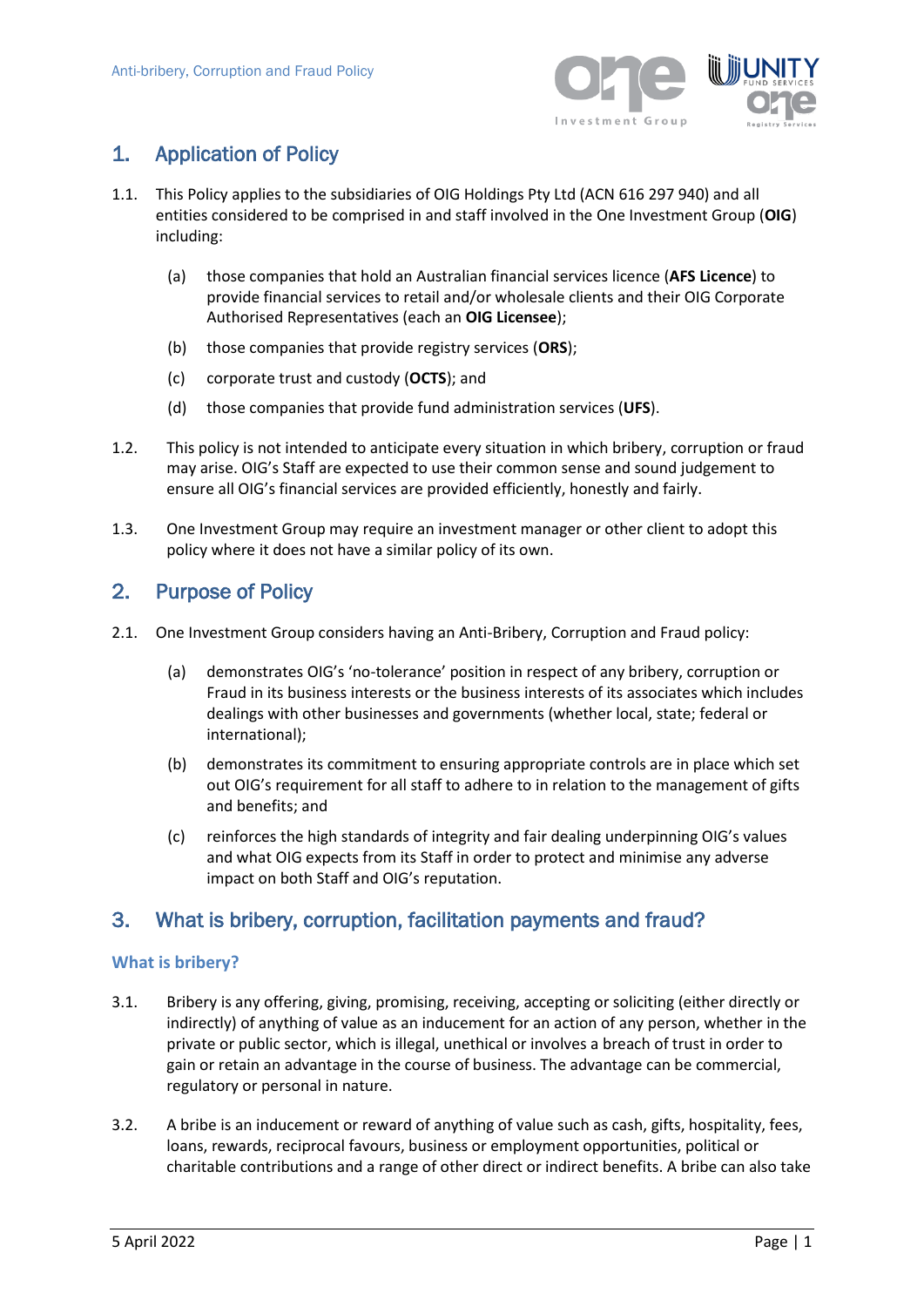

the form of any 'kickback arrangement' or 'secret commission' in the form of money, gifts, preference, privilege or anything of value that alters or is intended to alter the behaviour of the recipient.

### **What is corruption?**

3.3. Corruption is the abuse of entrusted power, including the abuse of public office or power, for private gain. It is not limited to business dealings with a government and may include the misuse of private power in non-governmental business dealings.

### **What is a facilitation payment?**

3.4. A facilitation payment is any payment (no matter how large) made for the purpose of securing or expediting the performance of a routine government action. It is a form of bribery and corruption.

### **What is Fraud?**

- 3.5. Fraud is any dishonest or intentionally deceiving conduct that is actively committed to gain an unfair or illegal financial, political, or otherwise defined advantage.
- 3.6. Fraud can be committed by an individual against OIG, our corporate partners, associated businesses and other external parties.
- 3.7. Fraud can include forgery, money laundering, irregular payments or commissions, misuse of company or customer information, theft or misappropriation of cash or stock, company credit card or asset misuse and falsifying accounting records.

### **Conduct which may amount to bribery, corruption or fraud**

- 3.8. Below is a non-exhaustive list of conduct which may amount to bribery, corruption, or fraud
	- (a) Creating fraudulent employee records or failing to remove ex-employees from the company's records and knowingly paying a salary into the bank account of an unemployed or otherwise associated party.
	- (b) Creating fake transactions or earnings to be paid into the fraudulent party's bank account
	- (c) Creating fake purchases or transactions of a bona fide supplier/retailer and substituting the supplier/retailer's bank account details with that of the fraudulent parties.
	- (d) Obtaining or seeking bribes from business partners or associated parties.
	- (e) Associates of the Staff providing services to the business at an inflated price
	- (f) Unauthorised personal use of business resources.
	- (g) Inflated or fake reimbursement claims.
	- (h) Manipulation of financial records, data, or other information to receive performancebased bonuses.
	- (i) Falsification of timesheets or clients' billings.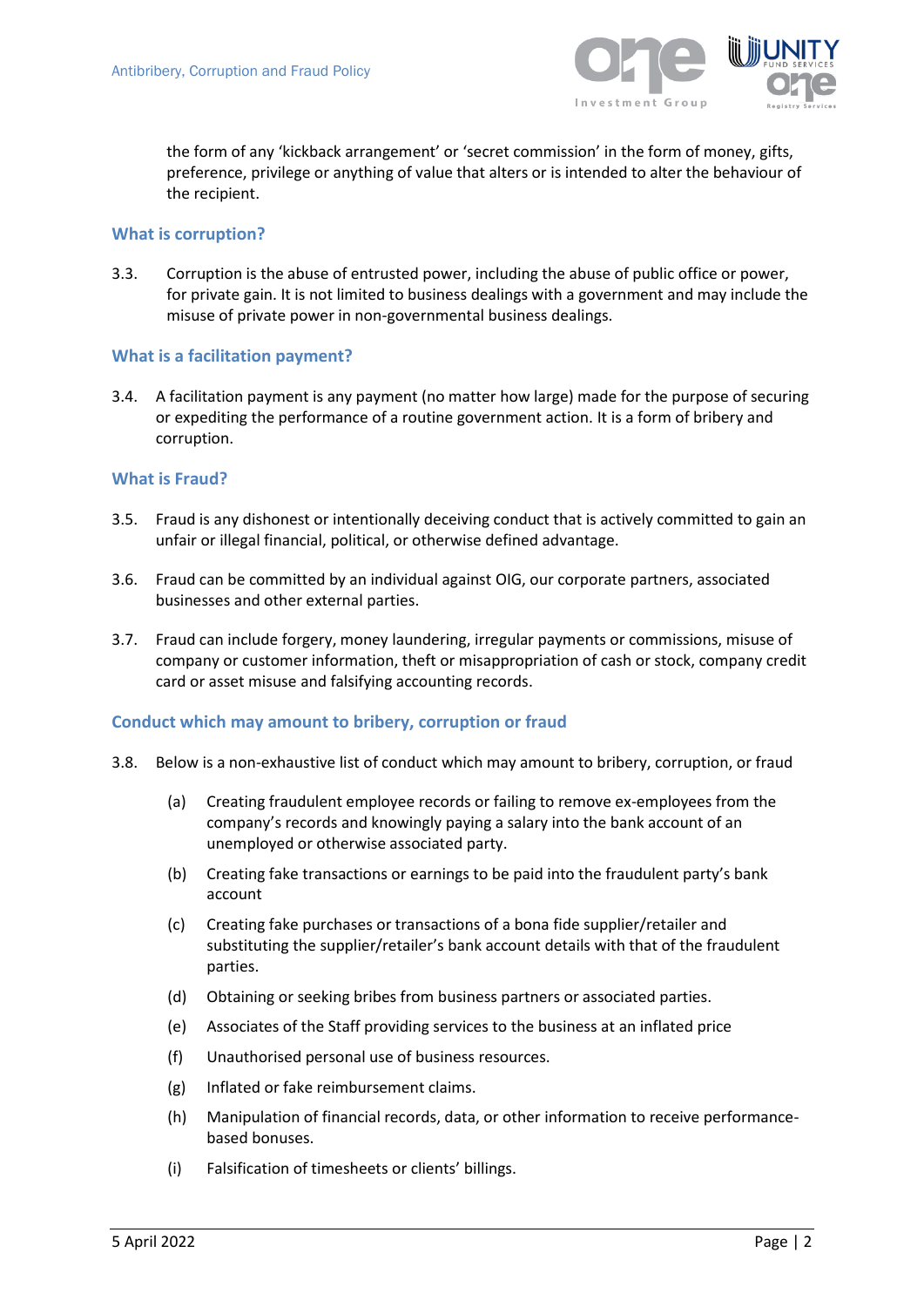

- (j) Private use of business accounts/credit cards for unsolicited personal purchases.
- (k) Provision of discounted or free goods and services to friends and associates.
- **(l)** Failing to declare any gift or benefit with an estimated value above \$500.

# <span id="page-4-0"></span>4. Anti-bribery. Corruption and Fraud Policy

4.1. One Investment Group will not provide or receive anything of value specifically with the expectation of receiving a favourable decision or special treatment across any of its dealings with other businesses and governments (whether local, state, federal or international).

### **No Bribes**

4.2. OIG Staff must not, either directly or indirectly, offer, give, authorise, request or receive bribes. A bribe does not actually have to take place – the promise to give or agreeing to receive a bribe is also prohibited.

### **No facilitation payments**

4.3. One Investment Group will not offer facilitation payments. If an OIG Staff member receives a request from a third party for a facilitation payment, that staff member must immediately report this to the Compliance Manager.

### **Fraudulent Conduct**

4.4. OIG Staff must not engage in fraudulent activities or assist any person in engaging in fraudulent activities including asset misappropriation, fraudulent accounting and financial reporting or corruption.

# 5. How does OIG manage the risk of bribery, corruption and fraud?

- 5.1. OIG's internal controls forming part of our overall risk management framework seek to manage the risk that staff may engage in bribery, corruptions or fraud. The OIG Holdings Board:
	- (a) ensures sufficient resources are allocated at OIG to meet the organisational needs to manage risks related to employee misconduct and fraud;
	- (b) promotes a culture and reporting mechanism which encourages staff to raise issues of legitimate concern including allegations of bribery, corruption and fraud;
	- (c) ensures that allegations of bribery, corruption or fraud are properly investigated; and
	- (d) ensures that management takes steps to seek redress where OIG or a Client or Fund suffers a loss as a result of fraud, bribery or corruption.
- 5.2. Disciplinary action will be taken against any OIG staff member involved in bribery, corruption or fraud as they will be in breach of their obligations to act in the best interests of OIG, its Clients and Investors and to refrain from being placed in a position that could result in a conflict arising between their personal activities, financial affairs and their responsibility owed to any of OIG, its Clients and Investors.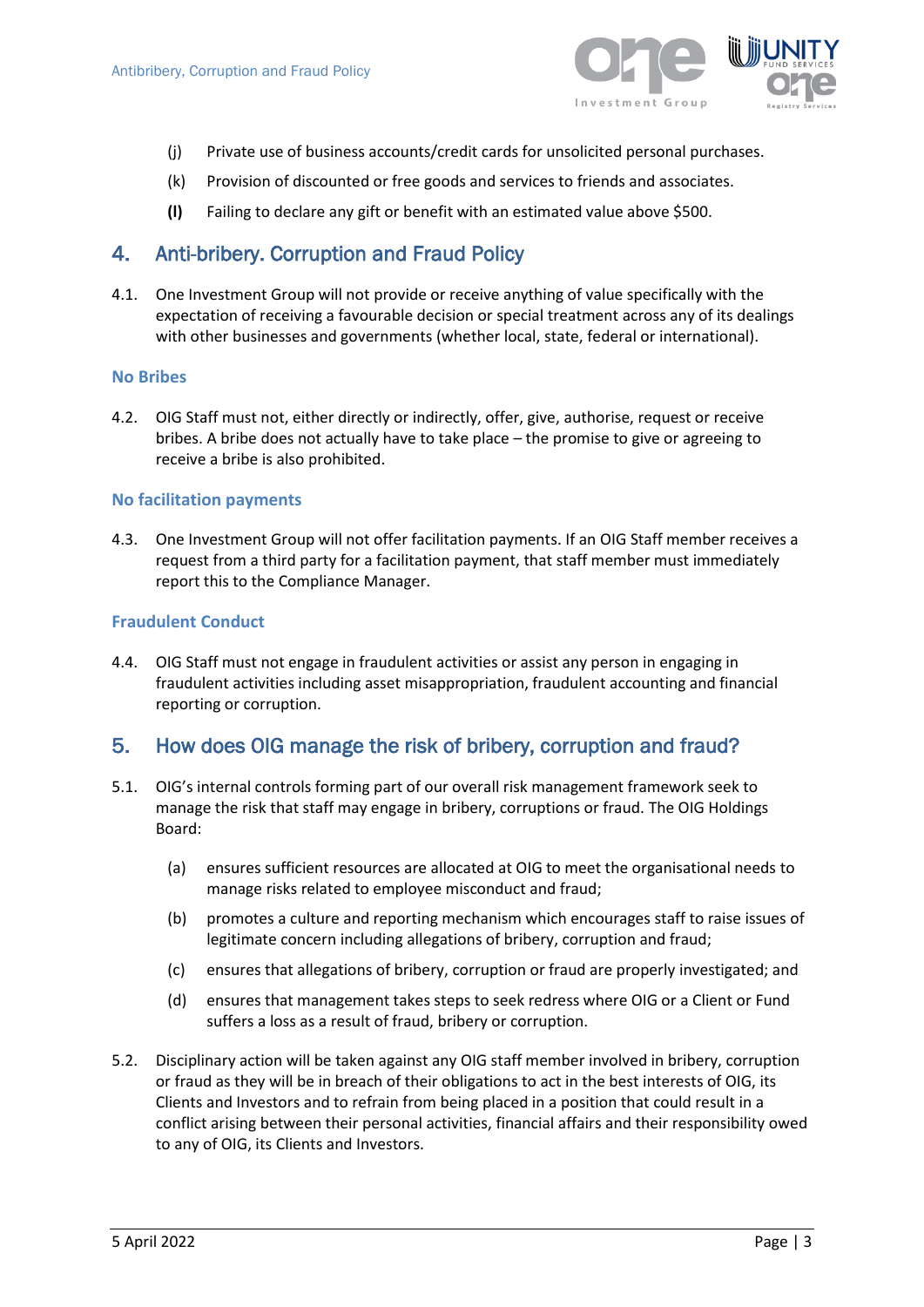

### **Political and charitable contributions**

- 5.3. OIG Staff must consider the ramifications for OIG, its clients and its Funds before making a donation to any cause, charity or political party.
- 5.4. While Directors and Officers of an OIG company must not make donations to any political party, all other political and charitable contributions of greater than \$1,000 must be approved by CEO or Director Legal, Risk & Compliance on a case by case basis (and will be disclosed in accordance with legislative requirements).

### **Gifts and Benefits**

- 5.5. OIG Staff must not seek, accept, offer or give (directly or indirectly) any payments, fees, loans, services or gifts from or to any person or other business entity as a condition of, or result of, doing business with them that could affect their judgement or give rise to a conflict of interest.
- 5.6. In order to avoid the perception that a gift or other benefit could affect their judgement, OIG Staff must not seek, accept, offer or give (directly or indirectly) any significant benefit without the prior approval of their Manager.
- 5.7. OIG Staff must report to the Compliance Manager the provision or receipt of any Significant Benefit for the Compliance Manager to record in the Gifts and Benefits Register.
- 5.8. If an OIG Staff member is offered or receives any gift or invitation that doesn't meet these standards, you should refuse politely and explain our policy on Gifts and Benefits.
- 5.9. If an OIG Staff member is unsure of whether providing or receiving a gift or benefit is within the accepted ethical boundaries as set out in this policy, they must consult with the Compliance Manager or the Director Legal, Risk & Compliance.

### **Fraud controls**

- 5.10. All staff must comply with OIG's processes and procedures to prevent fraud events and must:
	- (a) act in accordance with OIG's Code of Conduct including complying with all applicable laws and regulation relating to ethical business behaviour, procurement, personal expenses, conflicts of interest, confidentiality and the acceptance of gifts and benefits;
	- (b) adhere to all OIG controls related to separation of duties, delegations of authority, asset reconciliation and reporting, insider trading and employee due diligence and screening;
	- (c) seek advice from their Manager where a colleague's behaviour is perceived to be in breach of OIG's Code of Conduct, and report any suspected corrupt, criminal or unethical conduct to their Manager or in accordance with the process set out in the Whistle-blower Policy
	- (d) protect the assets, including property and information, of OIG and its Clients and Investors; and
	- (e) keep confidential any information relevant to an investigation of suspected fraud.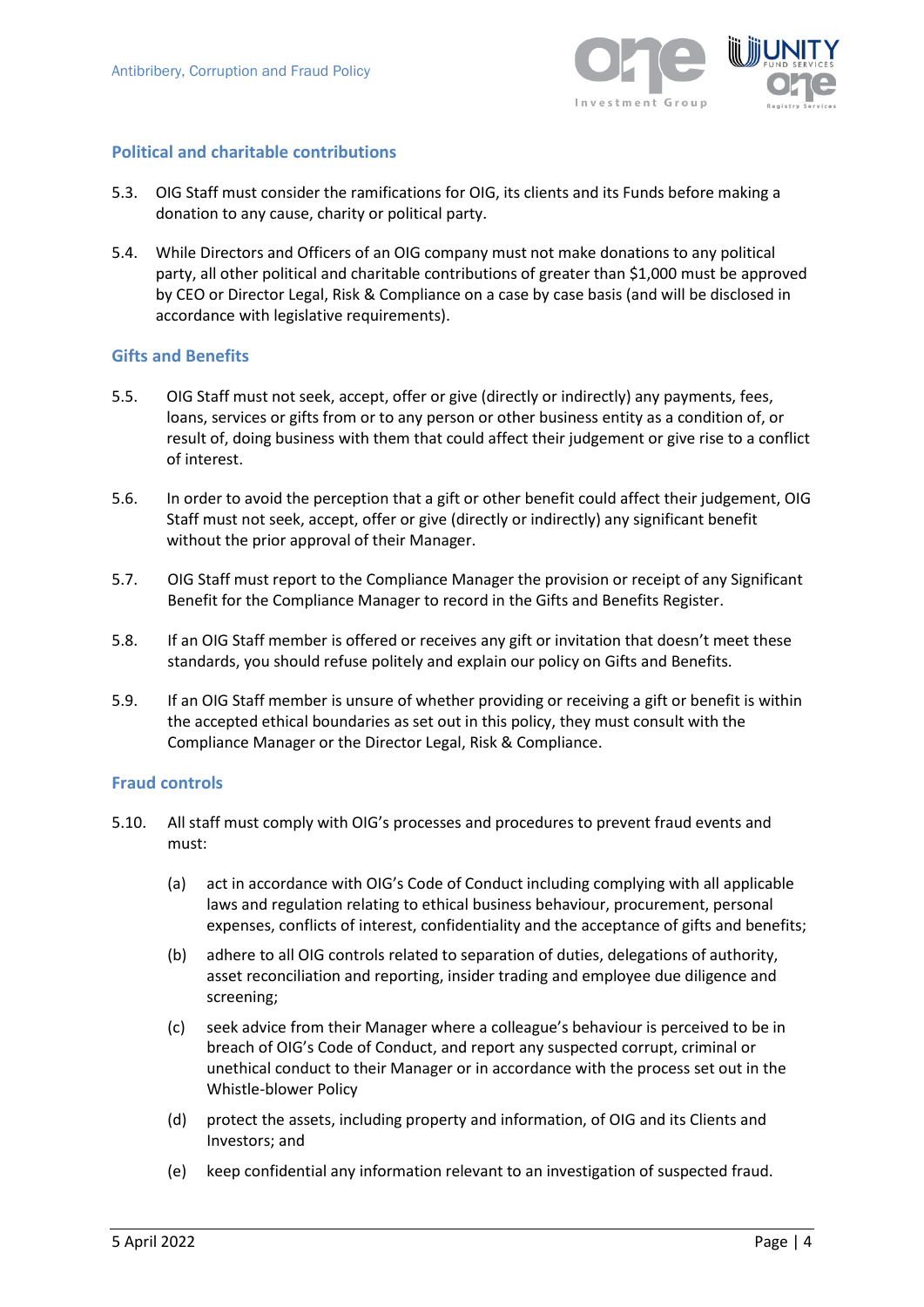

Information may not be disclosed except for the purposes of an investigation and no information relating to an investigation can be disclosed to any person or organisation who may be implicated in the case.

# <span id="page-6-0"></span>6. Reporting Bribery, Corruption or Fraud

- 6.1. Serious criminal and civil penalties may be incurred by OIG or OIG Staff personally if you are involved in bribery, corruption (including making or offering any facilitation payment) or fraud.
- 6.2. OIG is committed to ensuring that all OIG Staff have a safe, reliable and confidential way of reporting any suspicious activity. If you have any concerns or are unsure whether a particular act constitutes bribery, corruption or fraud, you are encouraged to raise these issues with your Manager or any member of the Compliance Team at the earliest possible time.
- 6.3. Subject to paragraph [6.5](#page-6-4) below, OIG Staff must report to the Director Legal, Risk & Compliance:
	- (a) any suspected or actual instances of bribery, corruption or fraud; and
	- (b) where they know or suspect another member of staff is in breach of this policy including having failed to report bribery, corruption or fraud.
- 6.4. Subject to paragrap[h6.5](#page-6-4) below, the Director Legal, Risk & Compliance will report to the relevant Board any information received in relation to bribery, corruption or fraud.
- <span id="page-6-4"></span>6.5. All requests for advice on what constitutes bribery, corruption or fraud will be dealt with confidentially and your report may attract the protection described in OIG's *Whistle-blower Policy.*

# <span id="page-6-1"></span>7. Training and Compliance

- 7.1. The implementation of (including training on) and monitoring of compliance with this policy is undertaken in accordance with the *Enterprise-Wide Risk Management Framework*.
- 7.2. Compliance with this policy is mandatory and any actual non-compliance must be reported and assessed through the normal incident/ breach reporting process relevant to the member of staff involved. Any deliberate act of non-compliance by any employee may result in disciplinary action.

# <span id="page-6-2"></span>8. Review of Policy

This policy will be reviewed at the intervals and in the manner described in the *Enterprise-Wide Risk Management Framework*.

# <span id="page-6-3"></span>9. Other relevant OIG Policies

In addition to the *Enterprise-Wide Risk Management Framework*, other OIG relevant polices are:

(a) *AML/CTF Policy***;**